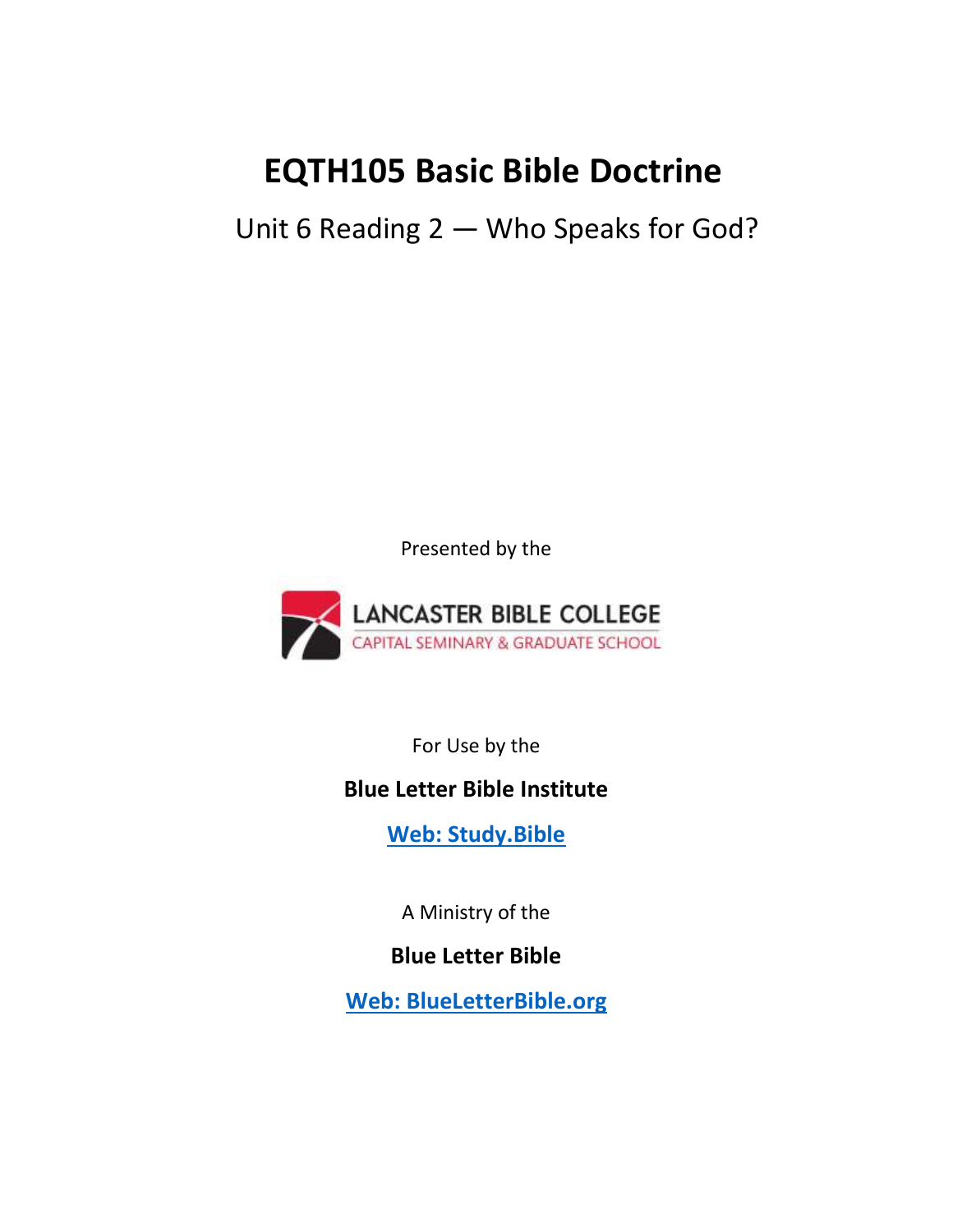

## **Don Stewart :: Who Speaks for God? Is It the Bible or the Bible and Something Else? (***Sola Scriptura* **)**

## **QUESTION 1**

**Who Speaks for God? Is It the Bible or the Bible and Something Else? (***Sola Scriptura***)** This is probably the most important question that we as human beings need an answer to. Who *does* speak for God? Are God's words to humanity found in the Bible alone or is there another source of authority which we must also look to for answers to our ultimate questions? Where do we find God's words?

From an examination of the Scripture we find that it claims to be God's Word to humanity. Many people would agree that the Bible is the authoritative Word of God. However, they would not agree that the Bible alone is the final authority. It is the Bible plus something else. This may be additional revelation from God, in the form of other written works, or it may be sacred tradition. Whatever the case may be, the Bible is not viewed to be sufficient in and of itself.

Is the fullness of God's truth contained in the Scripture alone, or are we to look elsewhere? Does the Bible itself have anything to say on the matter?

## **The Doctrine of** *Sola Scriptura* **(the Scripture Alone)**

The term commonly used to describe the Protestant position on the authority of the Bible is the Latin phrase *Sola Scriptura* (the Scripture alone). Basically, *Sola Scriptura* says there is only one special or particular revelation from God to the human race. This special revelation is found in the written Scriptures, or the Bible. The common division of Holy Scripture is thirty-nine books in the Old Testament and twenty-seven books in the New Testament. These writings are divinely inspired by God and they are God's only special revelation of Himself which we have today. Nothing else is needed. Thus, we speak of the Scripture as being materially sufficient for all matters of belief and practice. The doctrine of *Sola Scriptura* is derived from the Bible itself.

## *Sola Scriptura* **Explained**

The following points need to be made about the Protestant doctrine of *Sola Scriptura*. It is essential that we understand what it is and what it is not.

## 1. **Authority to Speak for God Was Limited to Certain Individuals**

It is important that we realize that God gave only a few select people the right to speak for Him. This occurred during a limited time in history. In the Old Testament era, this happened over a period of about one thousand years. It began in the time of Moses, about 1400 B.C. and ended with the writings of the last of the Old Testament prophets, about 420 B.C.

In the New Testament era, the ability to speak for God was limited to those people who saw and heard Jesus. These individuals alone were granted special authority to teach His truth and explain His ministry. The only exception to this was the Apostle Paul who was specially chosen by the Lord to bring His word to the Gentiles. However, he too was living at the same time as Jesus' apostles. After the death of the last of these people, no one had the right to speak authoritatively from God.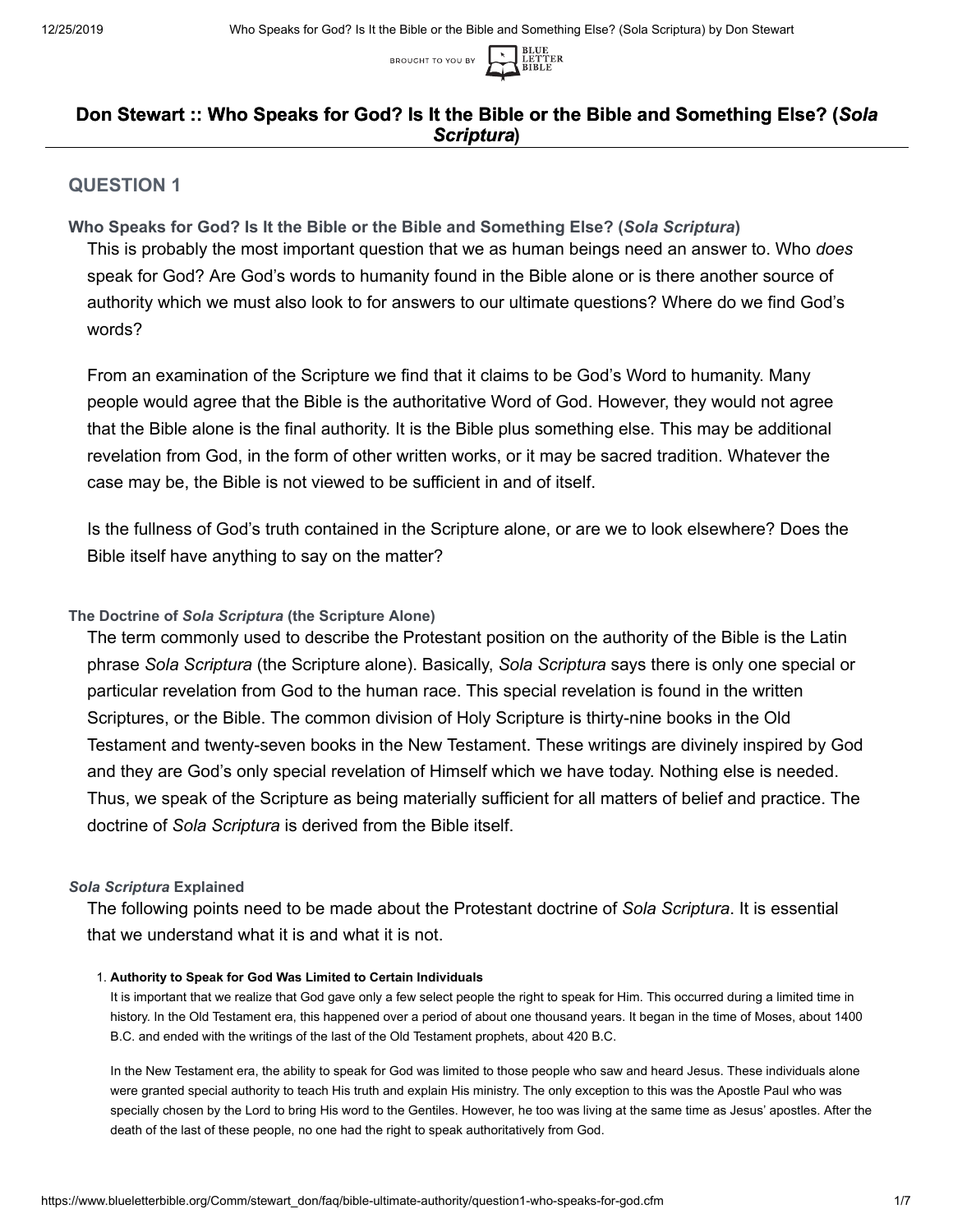12/25/2019 Who Speaks for God? Is It the Bible or the Bible and Something Else? (Sola Scriptura) by Don Stewart

From Scripture we find that Jesus made a number of special promises to His handpicked disciples regarding the proclamation of His message. For one thing, He promised that the Holy Spirit would supernaturally bring back to their remembrance all things which He said and did. We read the following words of Jesus to His disciples:

I have spoken these things while staying with you. But the Advocate, the Holy Spirit, whom the Father will send in my name, will teach you everything, and will cause you to remember everything I said to you. ([John 14:25-26 NET](https://www.blueletterbible.org/net/john/14/25-26/s_1011025))

Here we have the promise of Jesus that His specially designated disciples would remember everything that He said and did. This would come about through the work of the Holy Spirit. Obviously, this promise was limited to those individuals who had been with Jesus from the beginning of His ministry. They were the only ones who could testify to what Jesus actually said and did.

Jesus also promised that after He left this world the Holy Spirit would guide these individuals into all truth. He said:

I have many more things to say to you, but you cannot bear them now. But when he, the Spirit of truth, comes, he will guide you into all truth. ([John 16:12-13 NET\)](https://www.blueletterbible.org/net/john/16/12-13/s_1013012)

According to Jesus, the Holy Spirit would teach them things they were not able to receive at that particular time.

Jesus also said that these disciples would testify about Him. Again, the reason that the disciples of Jesus are able to authoritatively do this is because they had been with Him from the beginning. He said:

When the Advocate comes, whom I will send you from the Father-the Spirit of truth who goes out from the Father-he will testify about me, and you also will testify, because you have been with me from the beginning. [\(John 15:26-27 NET](https://www.blueletterbible.org/net/john/15/26-27/s_1012026))

When we put these passages together we discover a number of important truths. The disciples of Jesus, those who had been with Him from the beginning of His ministry, would themselves have a unique ministry. They would proclaim His truth to the world. In doing so, the Holy Spirit would guide them into all truth as well as bring back to their remembrance all things which Jesus said and did. However, this promise, of necessity, was limited to this select group of men who had been with Jesus from the beginning. By definition, nobody else could claim this promise. Therefore, once the last of these handpicked men died the unique authority which they possessed died with them.

## 2. **These Select Individuals Composed Holy Scripture**

The select individuals whom Jesus chose were the only ones who had the capacity, as well as the authority, to compose Holy Scripture or to approve of others writing Holy Scripture. This is crucial to understand. They would have been the only people in a position to write authoritatively about Jesus or approve other writings done during their lifetime. After these men died, there was nobody who could testify with any type of authority as to what Jesus did or did not say, or did or did not do. This is why written Scripture must end with them!

Consequently, Protestantism says that the Scriptures alone must be the final authority on all matters of belief and practice. This is true because the Scriptures alone are a product of this select group of disciples who had been with Jesus from the beginning, or in the case of Paul, one who had been given a unique calling by Him.

#### 3. **The Result: the Scriptures Are Sufficient, Nothing Else Is Needed**

Since God has spoken to humanity during a limited period in history, and only through certain handpicked individuals, the result is a set of documents which contain everything necessary for humanity. These writings, now grouped as one Book, the Bible, are the only rule of faith and belief that God has given; nothing else is necessary for the church to properly function. Indeed, from these documents we know who God is, who we are, how we can be saved from our sin, and the way in which He now expects us to live. Consequently, in these writings, He has given us everything necessary.

When he spoke to the elders at the church of Ephesus, the Apostle Paul explained the content of God's message in this manner:

For I did not shrink back from declaring to you the whole plan of God. [\(Acts 20:27](https://www.blueletterbible.org/csb/acts/20/27/s_1038027) HCSB)

The entire plan of God had been taught to them; nothing was lacking. This plan is now recorded in Holy Scripture. This being the case, we can conclude that all other so-called infallible sources outside of Holy Scripture must be rejected. This includes other holy books as well as holy tradition. Every source outside of Scripture must be placed under the authority of Scripture.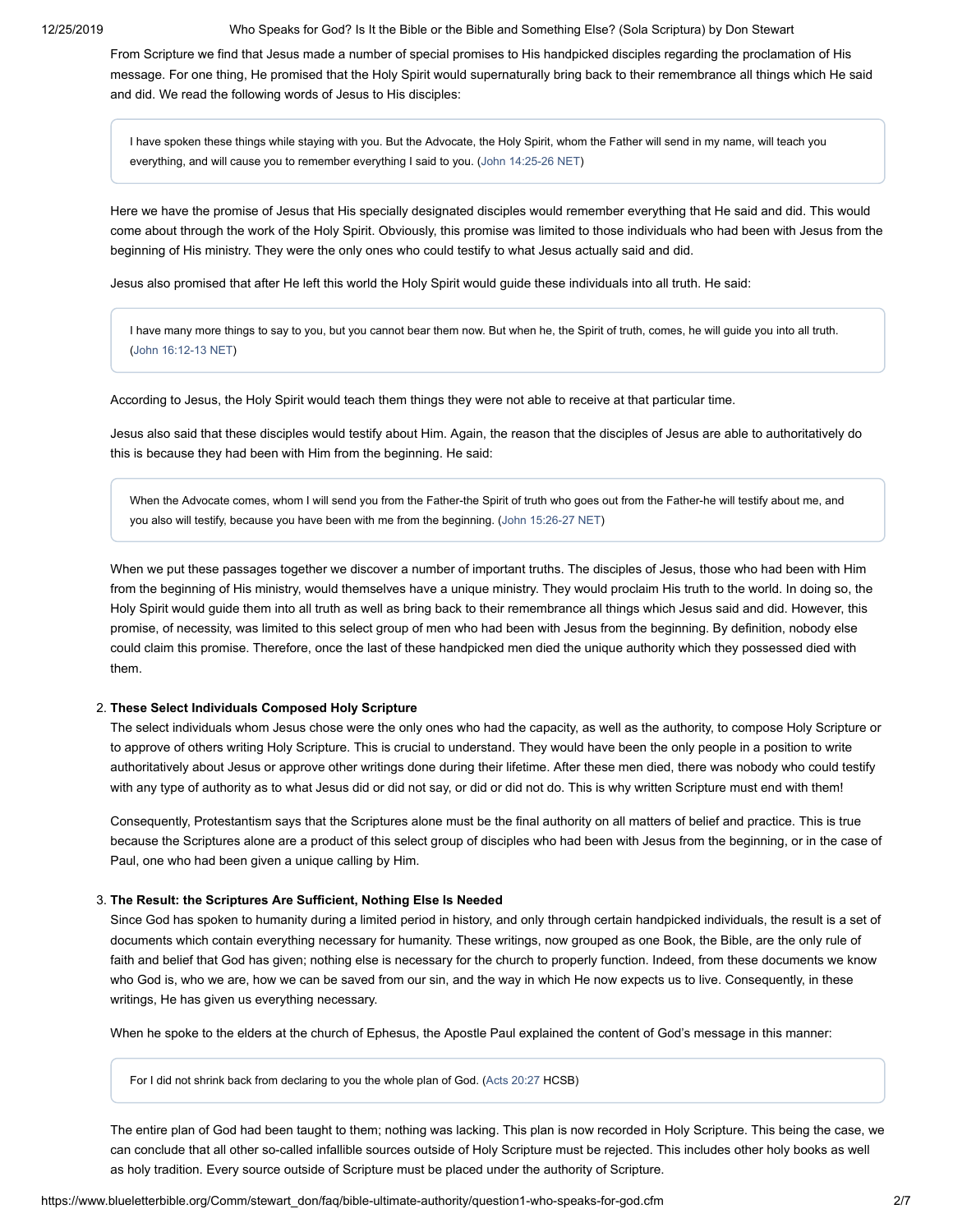Thus, the Scripture is where we find ultimate answers; there is no higher court of appeal. Why is this so? It is because the origin of Scripture is God Himself. Paul wrote:

All Scripture is God-breathed and is useful for teaching, rebuking, correcting and training in righteousness. [\(2 Timothy 3:16 NIV](https://www.blueletterbible.org/niv/2timothy/3/16/s_1128016))

Thus, the reason Scripture is sufficient is because it is God Himself who is the ultimate Author of the books of the Bible. No other source, either written or oral, can claim this sort of authority.

## **Summing up** *Sola Scriptura*

Therefore, from the evidence at hand, we find that God's written Word was restricted to certain time periods in history when He spoke through His specially designated spokesmen. During these limited time periods, God's words were put into writing by individuals whom He chose. Apart from these limited periods of time, we have no authoritative written documents which have God's divine authority behind them.

This, of course, does not mean that God was not working during these other time periods or that He said and did other things during these time periods which are not recorded in the Bible. Neither does it mean that God did not reveal Himself to certain individuals during other periods where we have no written Scripture. However, since we have no way of knowing to whom He spoke, or what He said and did apart from that which is written in Scripture, God's truth for all humanity must be limited to the writings which we now possess.

Consequently, the doctrine of *Sola Scriptura* recognizes that God's authoritative word to humanity is limited to the sacred writings which were composed during these unique times. Thus, we conclude that there are no other sources of sacred truth apart from these divinely inspired writings which were given at divinely appointed times. The Scripture, and it alone, contains the entire plan of God. It is sufficient to meet all of our spiritual needs.

## **Clearing up Some Misconceptions about** *Sola Scriptura*

It is not only important to properly understand the doctrine of *Sola Scriptura*, it is also essential that we clear up a number of common misconceptions about this vital truth. They can be listed as follows:

#### 1. *Sola Scriptura* **Is a Biblical Doctrine, Though the Bible Does Not Use These Words to Describe Itself**

The primary objection to the doctrine of *Sola Scriptura* is that the Bible does not use this expression to describe itself. Often the objection is put in the form of a question, "Show me the verse where the Bible teaches that it alone is the sole infallible source of truth?" Where does it say that the Scriptures are sufficient? The answer? There is none. No verse states this truth. Since there is no one single verse of Scripture which says that the Bible alone is the sole sufficient source of divine truth, then many people assume that the doctrine is not biblical, and therefore, it is not true.

However, this logic does not follow. For example, the doctrine of the Trinity is taught throughout Scripture, yet the word, "Trinity" is never once used. Consequently, merely because the term "the sufficiency of Scripture" or something like it is not found in the Bible does not mean that the doctrine of the sufficiency of Scripture is not there. It is not the specific terminology that is the issue.

The issue is this: Does the Bible teach that it is the sole sufficient source of God's truth to the human race, the final authority on all matters of belief and practice?

To discover the answer to this question we must look at the entirety of the Word of God. When this occurs, we do find that the Scripture itself teaches that the final authority on all spiritual matters is that which has been committed to writing in the sacred books.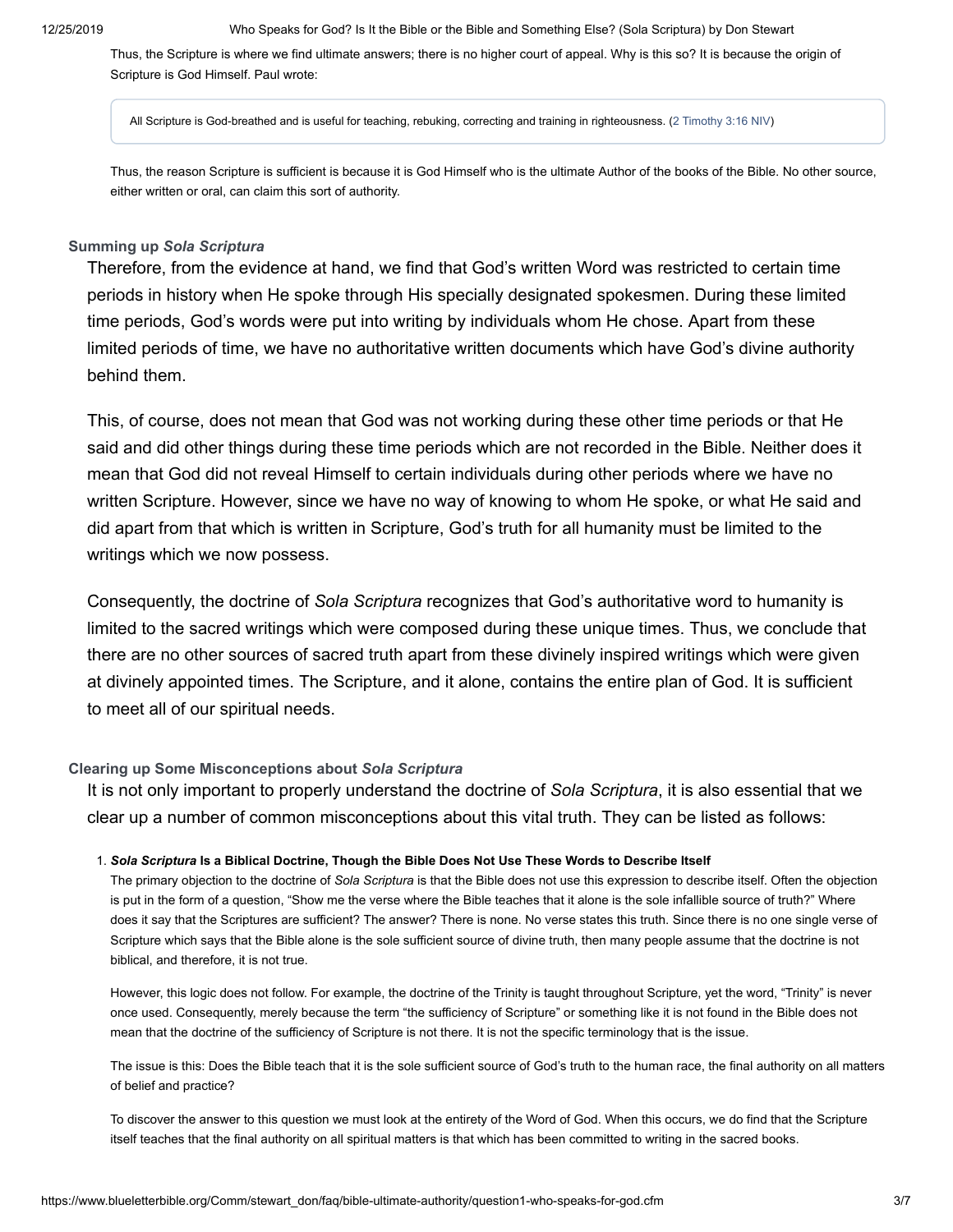12/25/2019 Who Speaks for God? Is It the Bible or the Bible and Something Else? (Sola Scriptura) by Don Stewart

#### 2. *Sola Scripture* **Means That the Bible Tells Us Everything We Need to Know: Not Everything Which We Could Know**

The doctrine of *Sola Scripture* says the Scriptures are sufficient; we need nothing else. However, while the Scriptures tell us everything we need to know about God and His plan for humanity, He certainly does not tell us everything which we could possibly know. In other words, the Bible gives us sufficient truth, but not exhaustive truth.

Indeed, the Scripture itself says that it is selective in the things it records. John wrote:

Jesus worked many other miracles for his disciples, and not all of them are written in this book. But these are written so that you will put your faith in Jesus as the Messiah and the Son of God. If you have faith in him, you will have true life. ([John 20:30-31](https://www.blueletterbible.org/csb/john/20/30-31/s_1017030) CEV)

In another place, John said:

Jesus did many other things as well. If every one of them were written down, I suppose that even the whole world would not have room for the books that would be written. ([John 21:25 NIV](https://www.blueletterbible.org/niv/john/21/25/s_1018025))

According to John, Jesus did many other things than what John recorded in his gospel. However, what has been recorded is sufficient for us. The fact that many things were left unrecorded does not mean that the Bible is somehow lacking or insufficient. Indeed, Peter taught that believers have been given all things which pertain to life and godliness. He wrote:

His divine power has granted to us all things that pertain to life and godliness, through the knowledge of him who called us to his own glory and excellence. ([2 Peter 1:3 ESV](https://www.blueletterbible.org/esv/2peter/1/3/s_1157003))

God has provided everything which we need. These provisions of God have been recorded in the written Scriptures, and in them alone.

Paul told Timothy that the Scriptures contained all that is necessary to instruct us about the salvation provided through Jesus Christ. He wrote:

But as for you, continue in what you have learned and firmly believed, knowing those from whom you learned, and that from childhood you have known the sacred Scriptures, which are able to instruct you for salvation through faith in Christ Jesus. ([2 Timothy 3:14](https://www.blueletterbible.org/csb/2timothy/3/14/s_1128014) HCSB)

The Scriptures contain everything that is necessary. It is a sufficient source of authority for humanity.

## 3. *Sola Scriptura* **Recognizes That the Understanding of Doctrine Develops Throughout History**

This is a very important point. While the Scriptures contain everything that is necessary for the beliefs and practices of Christians, the understanding of these truths has developed over time. As time goes by, we get a clearer picture about the truths of the faith. It is not that the Scriptures have changed; what has changed is our understanding of the Scriptures. Indeed, as more and more information continues to be discovered which throws light on the background of the biblical world, we are in a better position to understand the truths taught in Scripture.

Thus, when we speak of the development of Christian doctrine, we are not saying that new things have been added to the sacred Scripture, what we are saying is that through further study and reflection, as well as the result of new discoveries in fields related to Scripture, we have a better picture of the truths contained in the Bible.

#### 4. *Sola Scriptura* **Does Not Mean the Rejection of All Tradition**

The Scriptures are the only divine rule of faith and practice. However, this is not to say that everything that has to do with tradition is rejected. Indeed, there is evidence that Jesus observed some of the Jewish traditions and customs that were popular in His day. Most likely, He wore the same type of clothing as other Jewish men and He observed many of the Jewish customs; such as going to the synagogue on the Sabbath day.

What He spoke out against were the traditions which were contrary to the written Word of God. The mere fact that something had been handed down through time, or that it was the customary practice of the people, was not the issue. The issue was this: How did these beliefs and practices compare to what God has commanded in His written Word? Therefore, from observing Jesus' view about traditions, we find that traditions are not necessarily good or bad in and of themselves. It depends on how the traditions compare to what God has commanded in His Holy Word.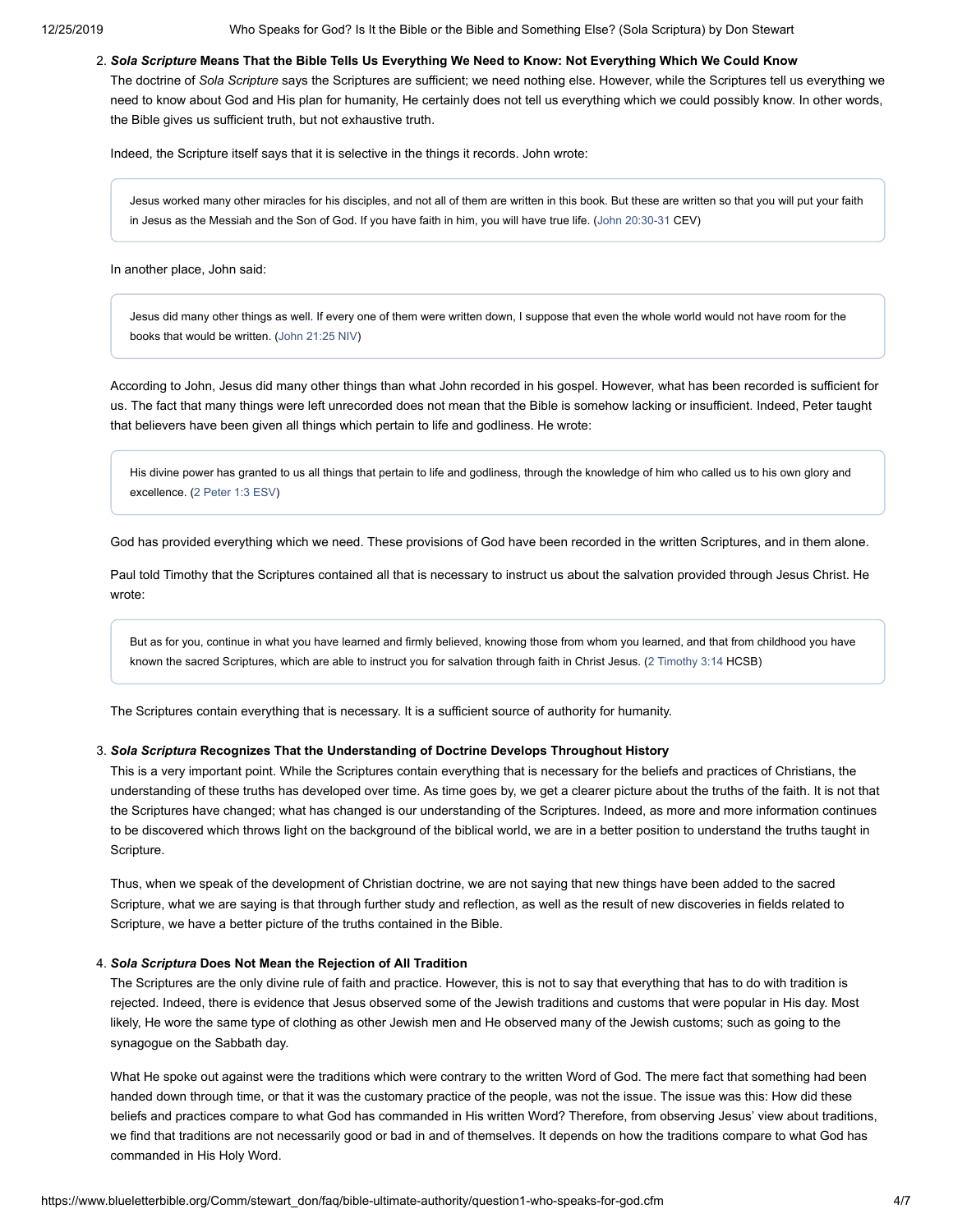12/25/2019 Who Speaks for God? Is It the Bible or the Bible and Something Else? (Sola Scriptura) by Don Stewart

One final thing should be mentioned. Even though certain traditions and customs were practiced by Jesus and the apostles, they were never elevated to the same authority as what the Lord has said in His written Word.

## 5. *Sola Scriptura* **Does Not Mean the Oral Reports of Jesus by His Discipls Lacked His Authority**

Before the New Testament was committed to writing, the message of Jesus was transmitted orally. Nobody denies this. The oral reporting by Jesus' disciples carried His absolute authority. Therefore, the doctrine of *Sola Scriptura* understands and appreciates that there was a time when the message of Jesus circulated orally. However, today the only access we have to Jesus' words and deeds are from the writings of His immediate followers; the New Testament. We have no way of accessing any of the oral teachings of the apostles which circulated at that time. Therefore, the written Scripture alone must be our guide. No portion of divine revelation has been preserved solely through oral tradition.

### 6. *Sola Scriptura* **Does Not Mean All Christians Will Agree on Every Point of Doctrine**

The fact that the Scriptures are sufficient does not necessarily mean that every believer in Jesus Christ will hold to the exact same viewpoint on every doctrinal issue. On the key issues, there is agreement among Bible-believers. However, there are many matters in which the Bible does not give us sufficient information to come to a definite conclusion. This does not mean that the Scriptures are somehow deficient. In some cases, it simply means that God did not believe that it was necessary for us to know about these things. In these cases, humans should not attempt to fill in the areas which God has left blank. In other cases, it is not that God hasn't revealed His truth on the subject; the problem is that certain individuals have not studied the subject carefully enough. Whatever the case may be, the problem does not lie in the insufficiency of Scripture.

Protestant denominations do have conflicting beliefs on certain subjects. However, this does not mean that we need some other source apart from the Bible to settle these conflicts.

## 7. *Sola Scriptura* **Does Not Remove the Role of the Church in Its Mission to the World**

While the Scriptures are the final authority on all matters of belief and practice, the church does indeed have a role in fulfilling the mission which God has given to it. Paul wrote to Timothy:

If I am delayed, you will know how people ought to conduct themselves in God's household, which is the church of the living God, the pillar and foundation of the truth. ([1 Timothy 3:15 NIV](https://www.blueletterbible.org/niv/1timothy/3/15/s_1122015))

The church is called the pillar and foundation of truth; it is in possession of the truth of God, the Holy Scriptures. However, the role of the church is to proclaim the message of the Scripture and to encourage believers to live according to what the Bible teaches. The role of the church is not to lord over Scripture. The church has the authority to proclaim God's Word, but the church does not have any authority to tamper with His Holy Word. The church has a role, but it is the role of a "servant" to the Bible; it is not the "Master" over it.

## 8. *Sola Scriptura* **Does Not Deny the Role of the Holy Spirit in Understanding the Message of Scripture**

This brings us to our final misconception about *Sola Scripture*. When we say that the Scriptures alone contain everything necessary for believers, we are not denying the unique role of the Holy Spirit in the proper interpretation of the Scripture. Indeed, the One who gives humanity the proper understanding and interpretation of the message of Scripture is the Holy Spirit; it is not the church. It is the ministry of the Spirit of God to teach believers and to lead us into the truth of God.

The Bible teaches that every believer has the indwelling Holy Spirit. Paul wrote:

But you are not controlled by your sinful nature. You are controlled by the Spirit if you have the Spirit of God living in you. (And remember that those who do not have the Spirit of Christ living in them are not Christians at all). [\(Romans 8:9 NLT\)](https://www.blueletterbible.org/nlt/romans/8/9/s_1054009)

By definition, a Christian is someone with whom the Holy Spirit dwells.

In addition, Paul said that the Holy Spirit will remain with believers during our entire lives. Paul also wrote:

In Him you also, when you heard the word of truth, the gospel of your salvation-in Him when you believed—were sealed with the promised Holy Spirit. He is the down payment of our inheritance, for the redemption of the possession, to the praise of His glory. ([Ephesians 1:13-14](https://www.blueletterbible.org/csb/ephesians/1/13-14/s_1098013) CSB)

The Apostle Paul told Timothy that the Lord will give us the understanding of His truth: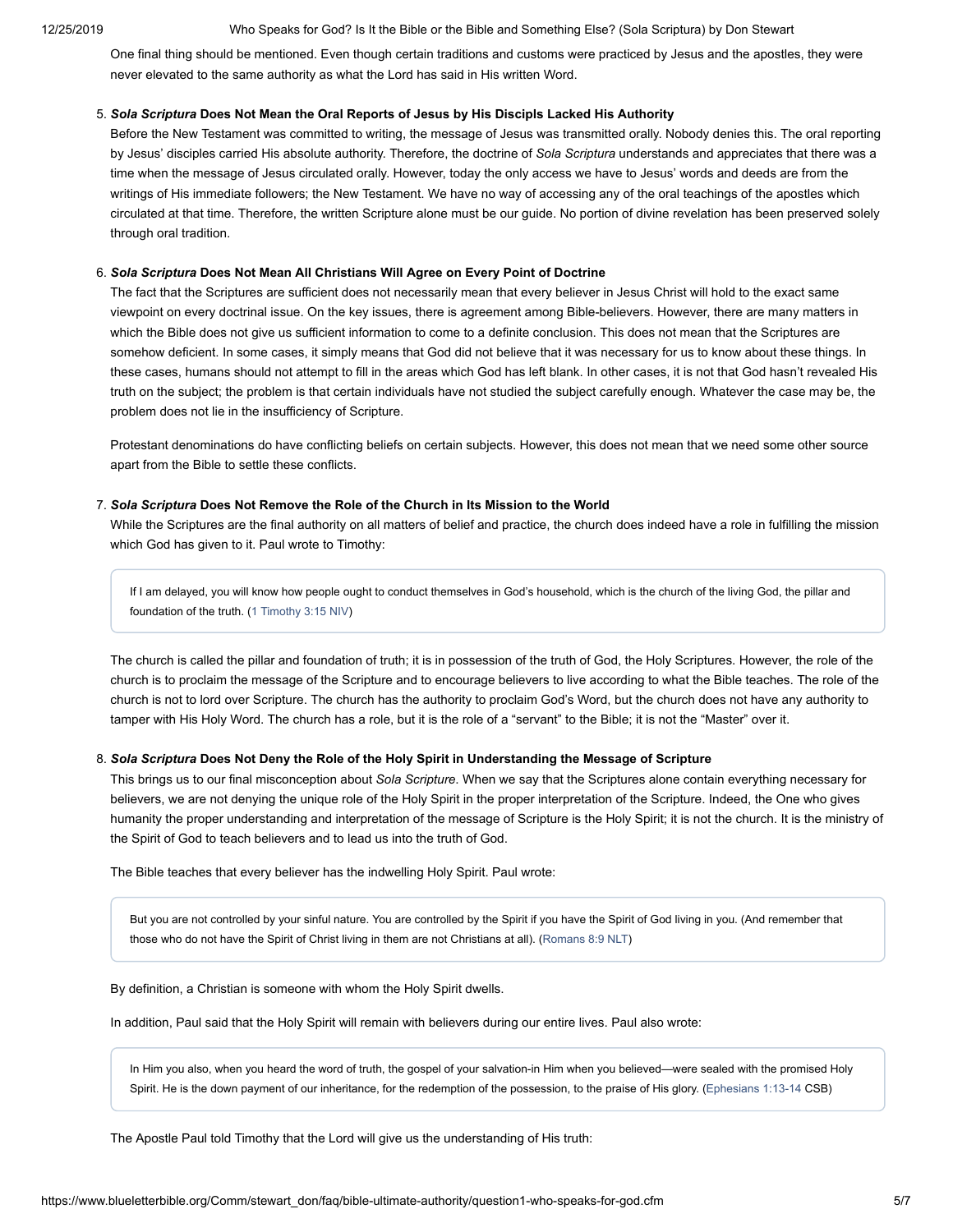Think about what I am saying. The Lord will give you understanding in all these things. ([2 Timothy 2:7 NLT](https://www.blueletterbible.org/nlt/2timothy/2/7/s_1127007))

This understanding comes from the work of the Holy Spirit. Therefore, we need both the infallible source of truth, the Bible, as well as the teaching ministry of the Spirit of God to properly understand the things contained in Scripture.

Thus, while the Scriptures contain everything necessary, they cannot be properly understood apart from the work of the Holy Spirit in the lives of believers. Therefore, the doctrine of *Sola Scriptura* recognizes the need for the Holy Spirit to guide and teach those who have trusted Christ as their Savior.

With this brief description of the doctrine of *Sola Scriptura*, we find that it is consistent with what God has said about Himself in His Word. By definition, we are limited to the written Scripture in order to know who God is, who we are, and what He wants from us. Consequently, the Bible alone must be the final source of authority on all matters of belief and practice.

# **Summary - Question 1 Who Speaks for God? Is It the Bible or the Bible and Something Else? (***Sola Scriptura***)**

The most important question today is who speaks for God? Is it the Bible alone or the Bible and something else? The Protestant view, which is the biblical view, is that the Bible, and it alone, is the final authority on all matters of belief and practice.

The idea that the Bible alone is the final authority on all matters of belief and practice is called *Sola Scriptura* (the Scriptures alone). The idea of *Sola Scriptura* is derived from what the Bible has to say about itself. As we study the Scripture, we find that God's truth, as far as modern day humanity is concerned, is limited to what was written down during specific time periods in history. Consequently, the only certainty we can have about God and His plan for us can be found in these writings alone. No other source has any divine authority. Therefore, we are limited to the written Scripture, and to it alone, to determine what we should believe about God and how we are to behave toward Him.

Because of its importance, the doctrine of *Sola Scriptura* must be properly understood. Therefore, a number of misconceptions must be cleared up. For one thing, while the terms *Sola Scriptura*, or the sufficiency of Scripture, are not found in the Bible, this is what the Scripture teaches about itself. *Sola Scriptura* sums up what the Bible has to say about its own nature.

We must also recognize the fact that the Bible does not give us exhaustive truth about God; it merely provides us with sufficient truth. It tells us all we need to know about who God is, who we are, and how we can personally know Him.

*Sola Scriptura* also recognizes that the understanding of doctrines has developed throughout history. While the truths of Scripture have never changed, our understanding has developed as our knowledge grows.

In addition, those who believe in *Sola Scriptura* are not against all tradition; it is only those traditions which contradict the Word of God. Traditions must always be examined in light of the teachings of the Word of God.

Furthermore, those who hold to *Sola Scriptura* recognize that there was a time when the teachings of Jesus were transmitted orally. Yet, today the only access we have to Jesus' words and deeds is from